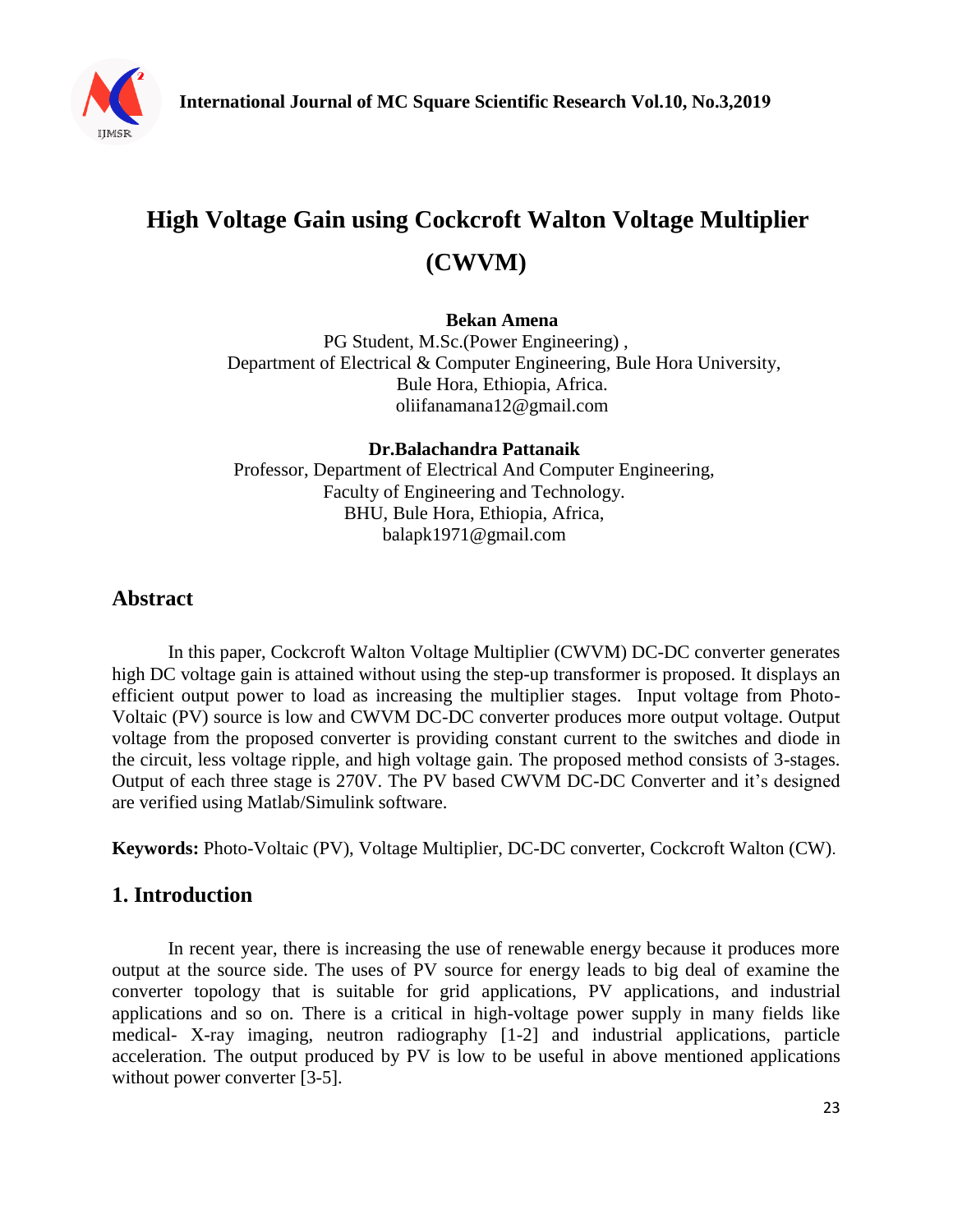

Connecting the high step-up DC-DC converter to each panel is in view of better result. Most of DC-DC converter depends on both high frequency transformers and coupled inductors to get a high voltage gain. In the majority, advanced techniques needs utilization of resonant type converter or soft switching techniques. To reduce the circuit complexity of DC-DC converter, simple and basic converter together to makes the Cascaded converter. Yet, it endures as increasing the quantity of levels; the component of the circuit is increment just as [6-7]. Cockcroft-Walton multiplier is a Switched Capacitor (SC) circuit and it gives high output voltage from low source voltage. It contains number of units of half-wave voltage doublers stack in series [8-9]. To decrease the voltage drop brought about by increases the quantity of multiplier stages due to the output voltage of the CWVM is less as per the expanding the quantity of the stages. To accomplish the high voltage gain with small number of stage, a high voltage multiplier is coupled in series arrangement.

This paper exhibits VM topology that is appropriate for high-voltage DC power production. The proposed system utilizes the photovoltaic as the source and it is feed into the CWVM. The proposed converter is transformer less high voltage gain converter. DC-DC converter has 3 stage and produce high gain and constant current in the outcome of the inverter. The current-encouraged PV based converter joined high lift voltage or coupled inductors, which concentrated on expanding the effectiveness and abatement the voltage stress and arrive at the ideal output voltage at the output of the converter. In parallel or series linked passive element and the assortment of converters provided not just expand the voltage and furthermore they planned in easy and structure will be difficult.

# **2. Proposed Works**

The proposed system consists of PV source which generates power and it is low. So that the generate power is fed to the CWVM converter to attain high voltage gain at output using PWM controller. Then the boosted voltage is fed to the resistive load.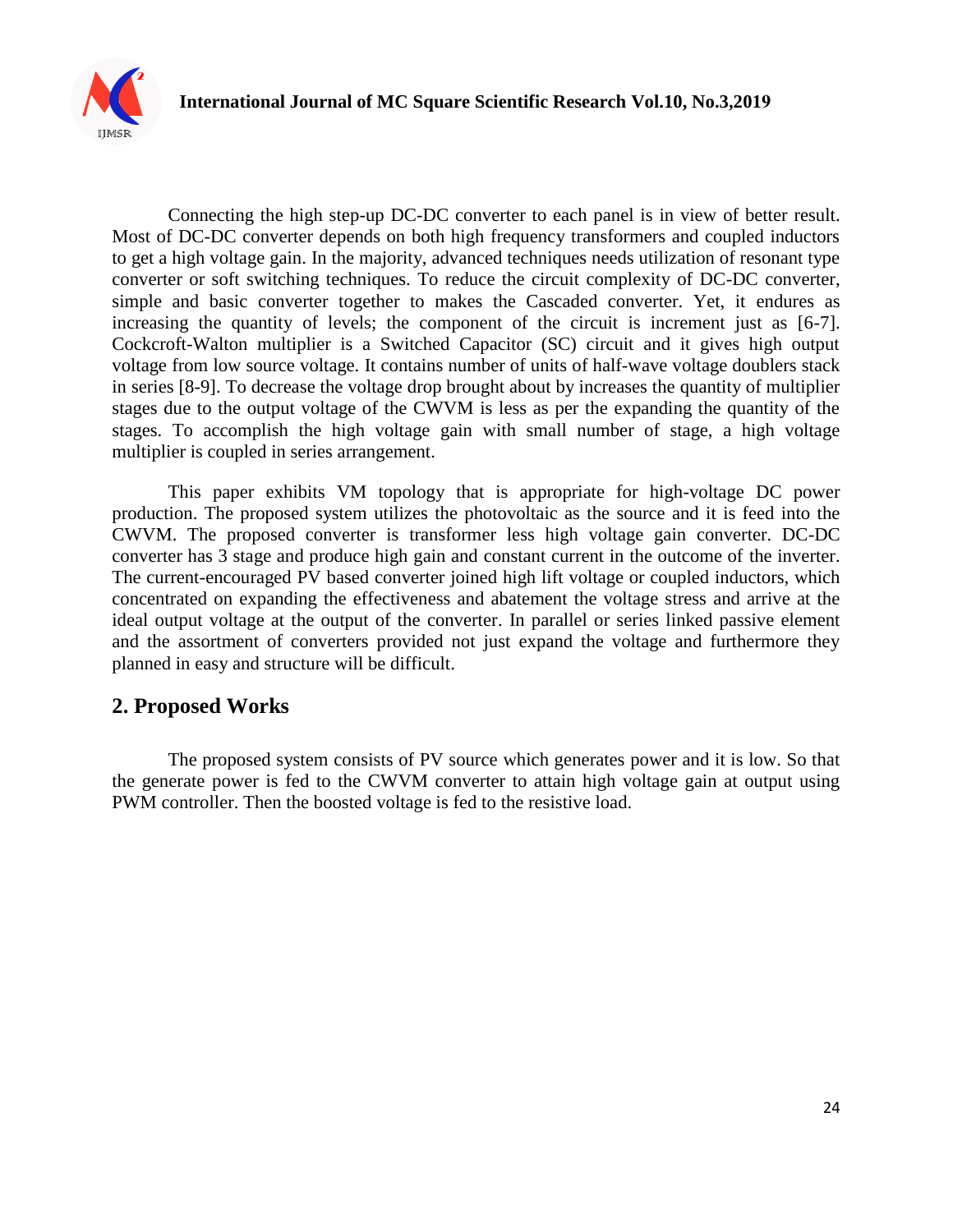



**Figure. 1 Proposed Block Diagram** 

# **3. PV**

PV power depends on the type of the semiconductor material and also the radiation and temperature. Equivalent circuit diagram of autonomous photovoltaic module is shown in Fig.2. In the equivalent circuit both load and source side voltages are shown by ideal voltage source converters. The transfer function  $G_{oi}$  of the equivalent circuit shown above gives the voltage gain of the CWVM converter. Transfer function is calculated based on voltage of the converter, ratio between load or output voltage and source or input voltage is obtained as transfer function and is given by

$$
G_{oi}(s) = \frac{\hat{v}_{pv}}{\hat{v}_{o}}|_{\hat{d}_{1}=0} = \frac{1-D_{2}}{D_{1}} \frac{\left(1+\frac{s}{w_{z1}}\right)}{\left(1+\frac{s}{q_{w0}}\left(\frac{s}{w_{o}}\right)^{2}\right)}
$$
\n
$$
I_{\mathbf{D}} \longrightarrow \mathbf{R_{s}}
$$
\n
$$
I_{\mathbf{p}} \longrightarrow \mathbf{R_{t}}
$$
\n
$$
I_{\mathbf{p}} \longrightarrow \mathbf{R_{t}}
$$
\n
$$
I_{\mathbf{p}} \longrightarrow \mathbf{R_{t}}
$$
\n
$$
I_{\mathbf{p}} \longrightarrow \mathbf{R_{t}}
$$
\n
$$
I_{\mathbf{p}} \longrightarrow \mathbf{R_{t}}
$$
\n
$$
I_{\mathbf{p}} \longrightarrow \mathbf{R_{t}}
$$
\n
$$
I_{\mathbf{p}} \longrightarrow \mathbf{R_{t}}
$$
\n
$$
I_{\mathbf{p}} \longrightarrow \mathbf{R_{t}}
$$
\n
$$
I_{\mathbf{p}} \longrightarrow \mathbf{R_{t}}
$$
\n
$$
I_{\mathbf{p}} \longrightarrow \mathbf{R_{t}}
$$
\n
$$
I_{\mathbf{p}} \longrightarrow \mathbf{R_{t}}
$$
\n
$$
I_{\mathbf{p}} \longrightarrow \mathbf{R_{t}}
$$
\n
$$
I_{\mathbf{p}} \longrightarrow \mathbf{R_{t}}
$$
\n
$$
I_{\mathbf{p}} \longrightarrow \mathbf{R_{t}}
$$
\n
$$
I_{\mathbf{p}} \longrightarrow \mathbf{R_{t}}
$$
\n
$$
I_{\mathbf{p}} \longrightarrow \mathbf{R_{t}}
$$
\n
$$
I_{\mathbf{p}} \longrightarrow \mathbf{R_{t}}
$$
\n
$$
I_{\mathbf{p}} \longrightarrow \mathbf{R_{t}}
$$
\n
$$
I_{\mathbf{p}} \longrightarrow \mathbf{R_{t}}
$$
\n
$$
I_{\mathbf{p}} \longrightarrow \mathbf{R_{t}}
$$
\n
$$
I_{\mathbf{p}} \longrightarrow \mathbf{R_{t}}
$$
\n
$$
I_{\mathbf{p}} \longrightarrow \mathbf{R_{t}}
$$
\n
$$
I_{\mathbf{p}} \longrightarrow \mathbf{R_{t}}
$$
\n
$$
I_{\mathbf
$$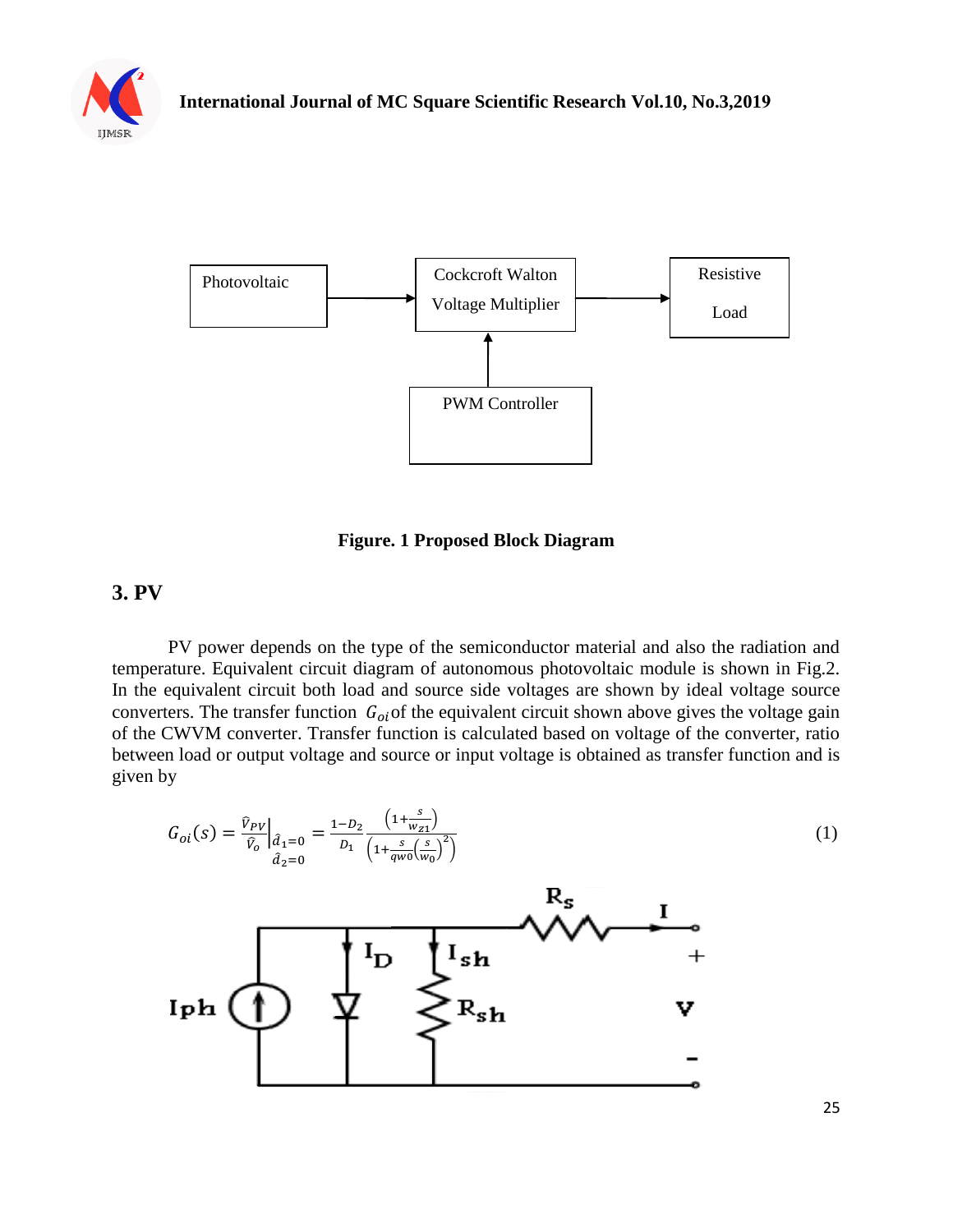

#### **Figure. 2 Single Diode PV Model**

Single diode PV module V-I characteristic equation is below,

$$
I_0 = I_{PV} - I_{D0} \left( e \frac{q(V + IR_{series})}{nKT} - 1 \right)
$$
\n
$$
\tag{2}
$$

Where n=number of PV module

 $I_{\text{PV}}$  = photo voltaic current,

 $I_{D0}$  =diode saturation current,

*Rseries* =series current, K= constant=Temperature.

# **4. Cockcroft Walton Voltage Multiplier Converter**

CWVM is an electric voltage multiplier circuit which delivers high gain DC-DC voltage from low DC input voltage. The proposed CWVM is appeared in fig 3. It comprises of voltage multiplier ladder system of series and parallel connection of capacitor and diodes to produce the high output voltage. It very well may be broad to number of stages. The no-heap yield voltage (V0) is doubles the input voltage multiplied by the no. of stages N. In this paper, 3 phase CWVM is proposed to achieve high DC output voltage. The number of stages is equivalent to the quantity of capacitors in series arrangement between the outputs and neutral.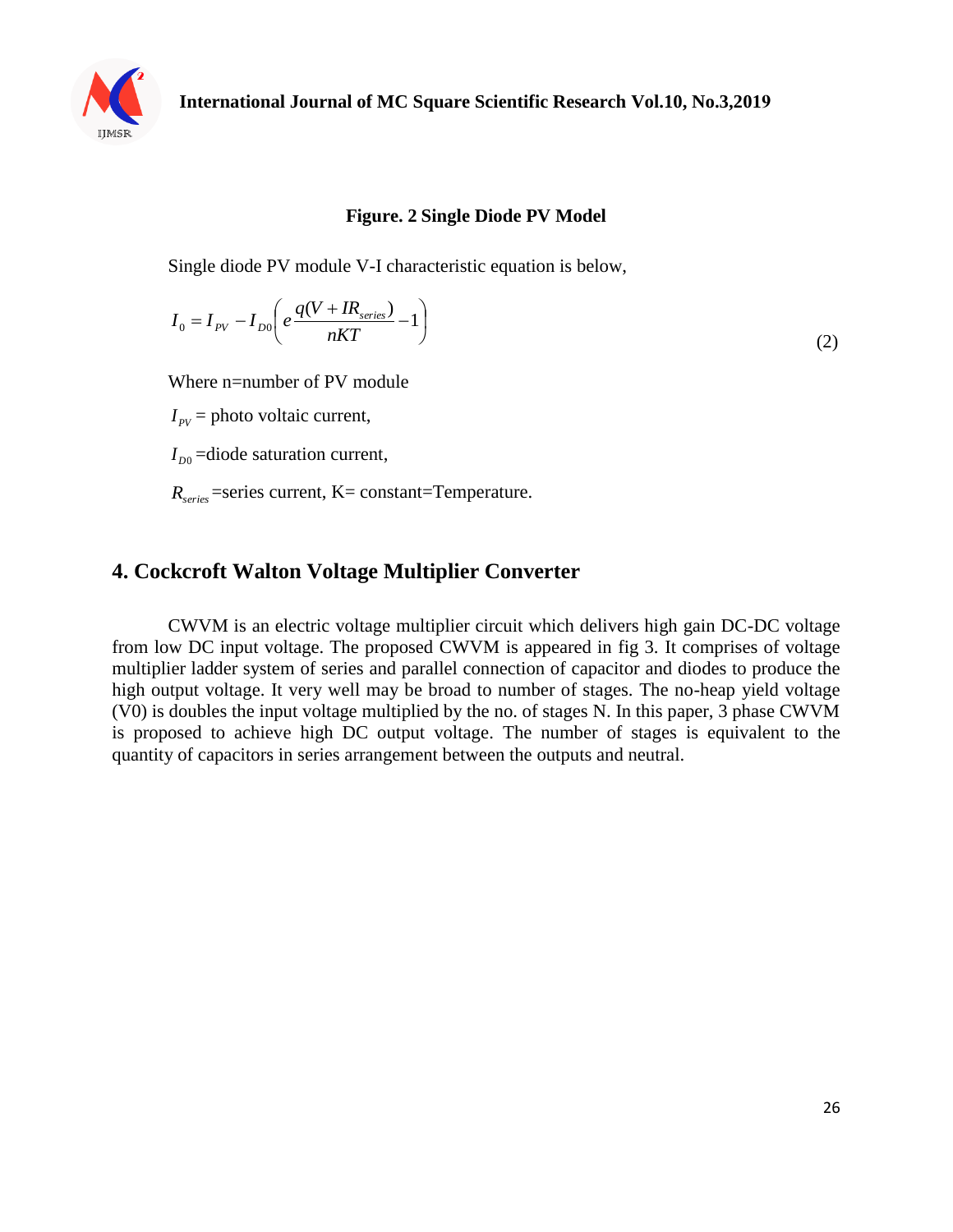



**Figure. 3 Cockcroft Walton Voltage Multiplier**

# **5. PWM Controller**

The contribution of converter exhibits the designed by two separate boost converters. Generally PWM control techniques are used for boost converters to improve the dynamic response. PWM control is the extra advantage of separate the necessary controller execution. The double information nature of the converter takes into consideration a wide range of control plans relying upon the ideal activity of the converter. The control topology has diverse recurrence and the size of the aloof components and produces the ideal yield and improves the presentation of the converter.

#### **6. Simulation Results**

The simulink results of the proposed converter model are completed using MATLAB/Simulink tool and it representing in fig.4. The proposed circuit consists of 2 main parts, first one is CWVM with transformer-less converter, and second is the controller. PWM controller technique is implements to generate the pulses and which is fed to the transformer-less converter.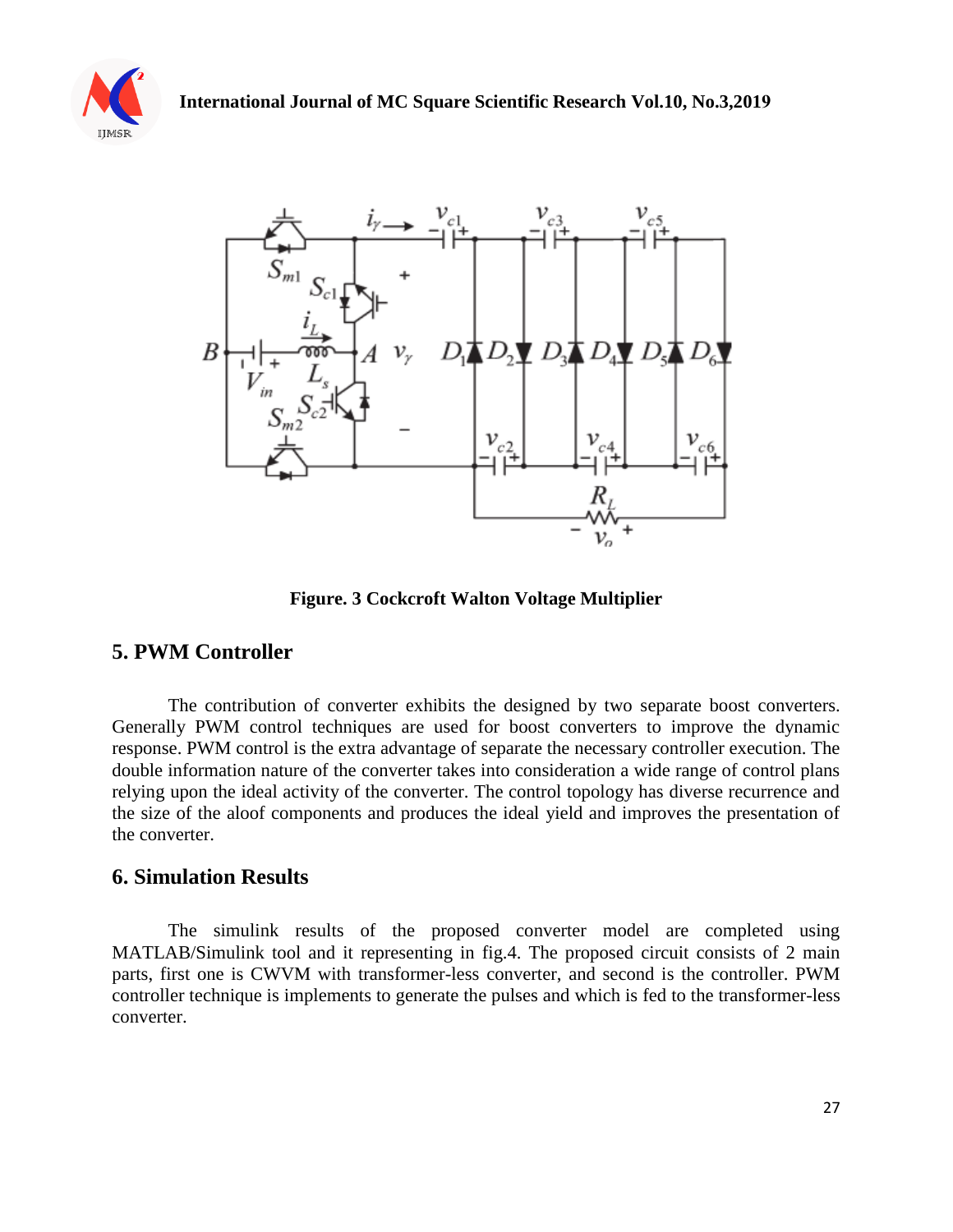



**Figure. 4 Proposed PV Based Cockcroft Voltage Multiplier**

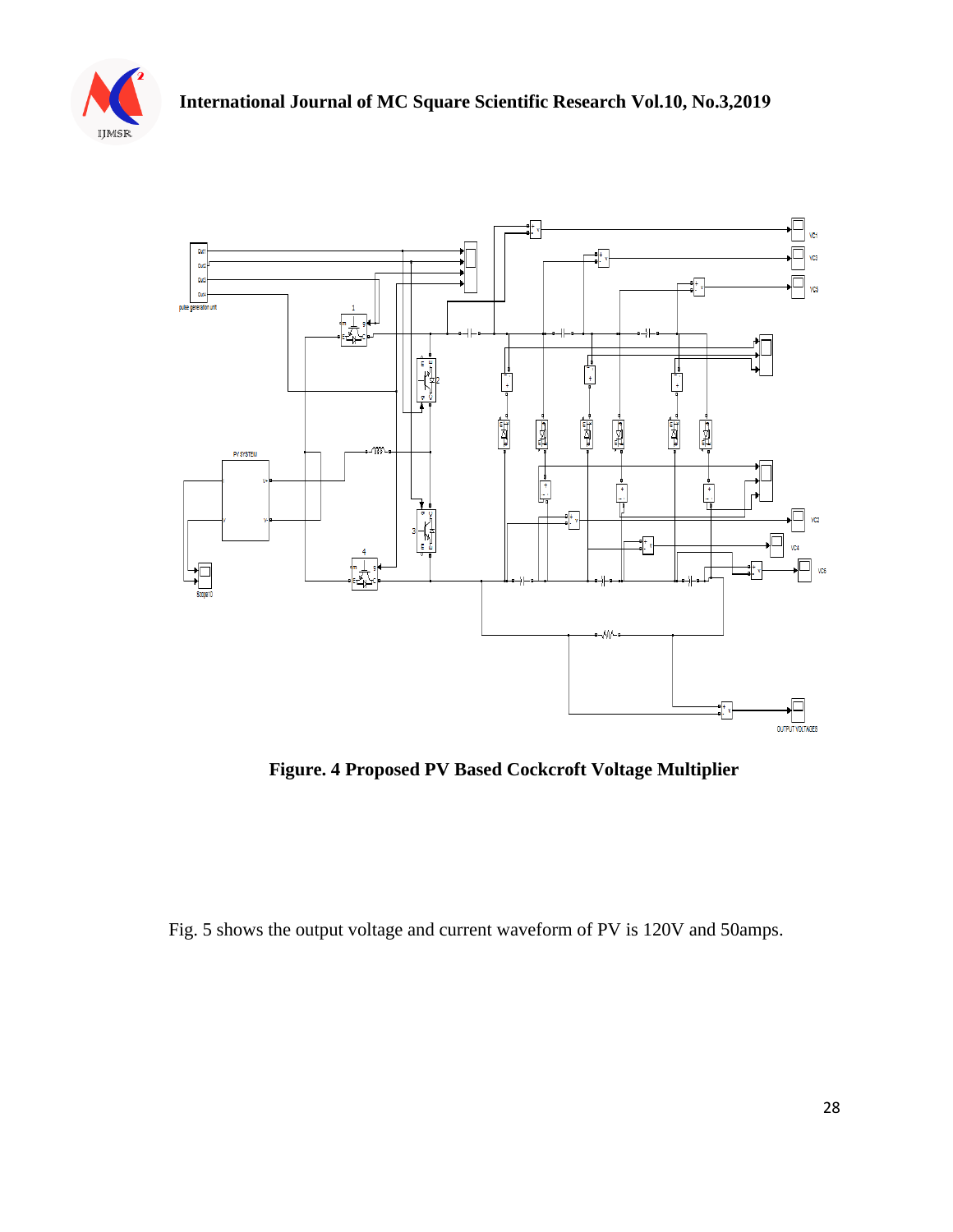



**Figure. 5 PV Voltages and Current Waveform**

Voltage across the CWVM capacitor is 270V. It consists of three output stages. In first stage capacitor voltage is 270V and it is shown in fig. 6. In second stage, capacitor voltage of CWVM is same as first stage 270V and it is represent in fig. 7. In third stage, capacitor voltage is similar as first two stages and it is representing in fig.8.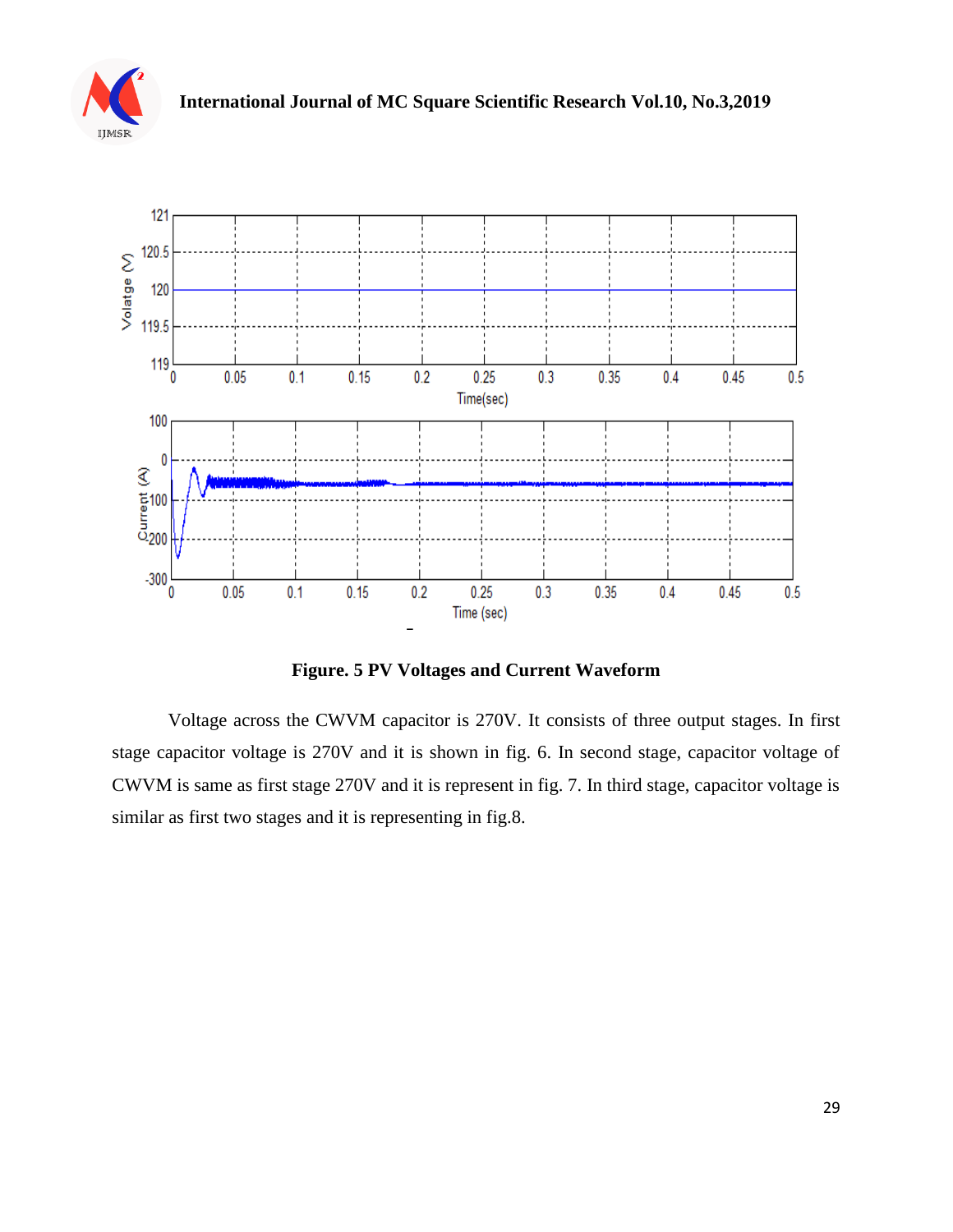



**Figure. 6 First Stage of CW Converter across the Capacitor Voltage**



**Figure. 7 Second Stage of CWVM**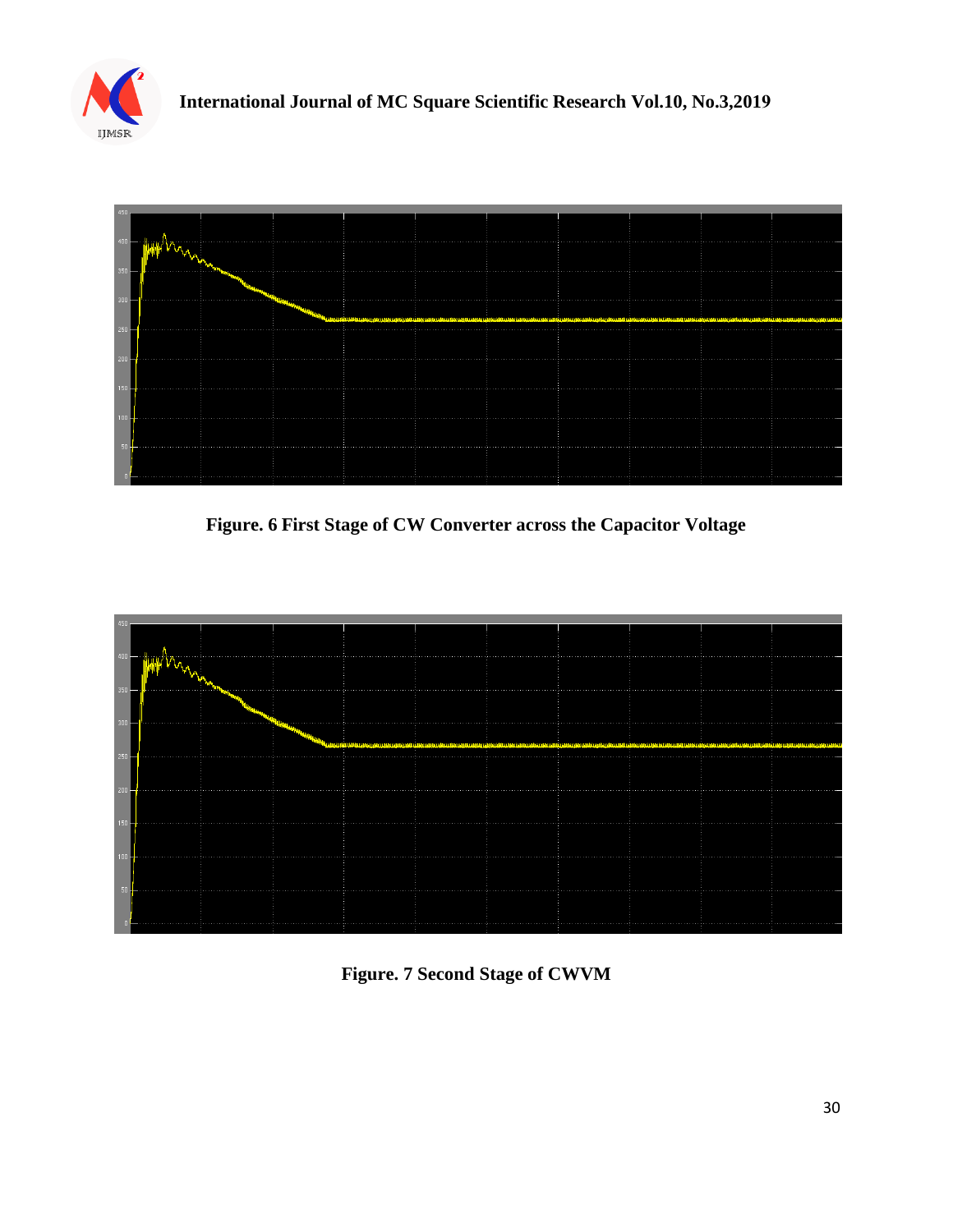



**Figure. 8 Third Stage of CWVM**

Output voltage of the proposed CWVM converter is 800V and it is represent in fig. 9.





# **7. Conclusion**